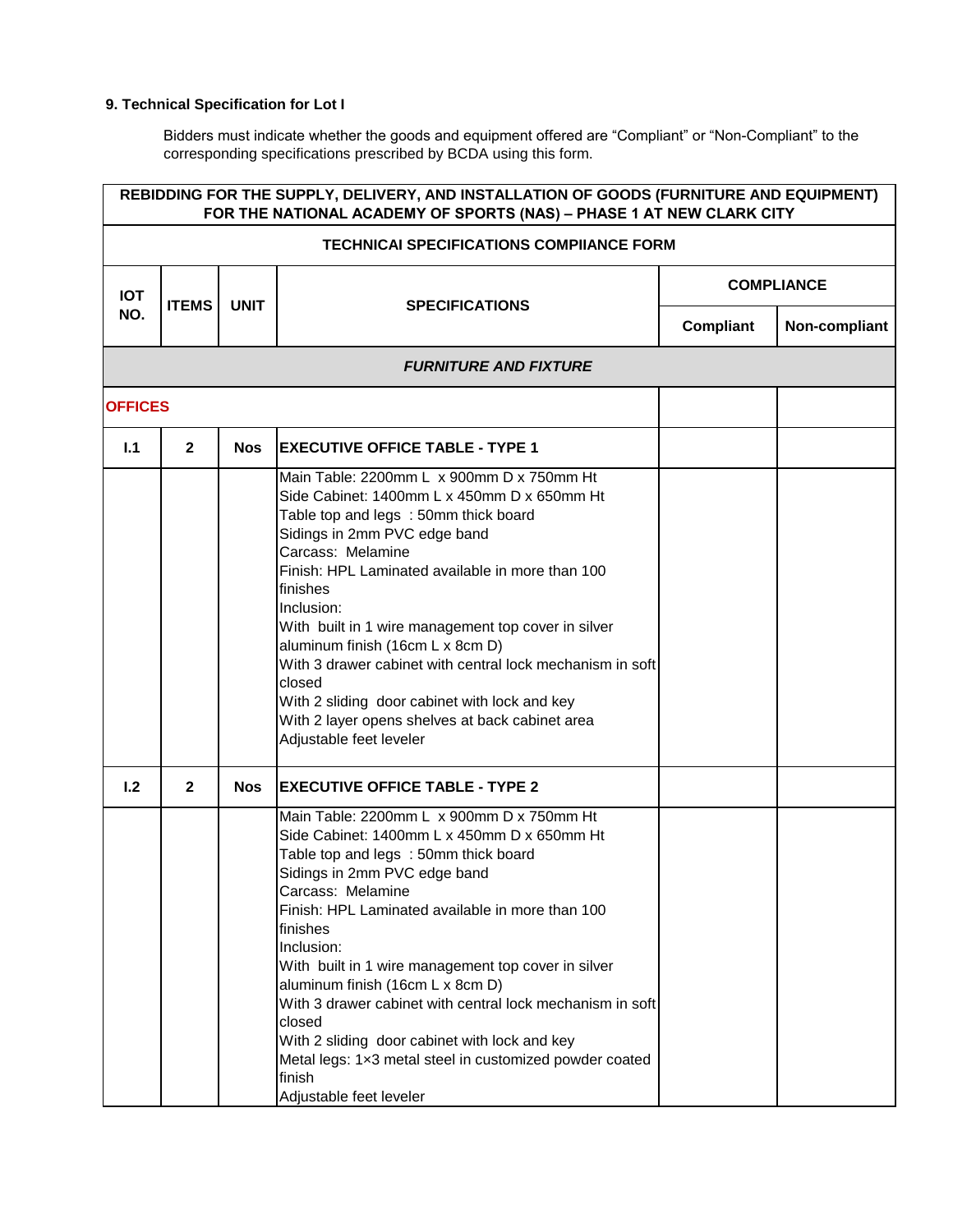|                                                 | REBIDDING FOR THE SUPPLY, DELIVERY, AND INSTALLATION OF GOODS (FURNITURE AND EQUIPMENT)<br>FOR THE NATIONAL ACADEMY OF SPORTS (NAS) - PHASE 1 AT NEW CLARK CITY |             |                                                                                                                                                                                                                                                                                                    |           |                   |  |  |  |
|-------------------------------------------------|-----------------------------------------------------------------------------------------------------------------------------------------------------------------|-------------|----------------------------------------------------------------------------------------------------------------------------------------------------------------------------------------------------------------------------------------------------------------------------------------------------|-----------|-------------------|--|--|--|
| <b>TECHNICAI SPECIFICATIONS COMPIIANCE FORM</b> |                                                                                                                                                                 |             |                                                                                                                                                                                                                                                                                                    |           |                   |  |  |  |
| <b>IOT</b>                                      | <b>ITEMS</b>                                                                                                                                                    | <b>UNIT</b> | <b>SPECIFICATIONS</b>                                                                                                                                                                                                                                                                              |           | <b>COMPLIANCE</b> |  |  |  |
| NO.                                             |                                                                                                                                                                 |             |                                                                                                                                                                                                                                                                                                    | Compliant | Non-compliant     |  |  |  |
|                                                 |                                                                                                                                                                 |             | <b>FURNITURE AND FIXTURE</b>                                                                                                                                                                                                                                                                       |           |                   |  |  |  |
| 1.3                                             | 1                                                                                                                                                               | <b>Nos</b>  | <b>EXECUTIVE CONFERENCE TABLE</b>                                                                                                                                                                                                                                                                  |           |                   |  |  |  |
|                                                 |                                                                                                                                                                 |             | Main Table: 4800mm L x 1200mm D x 750mm Ht<br>Table top: 50mm thick board<br>Sidings in 2mm PVC edge band<br>Carcass: Melamine<br>Finish: HPL Laminated available in more than 100<br>finishes<br>Inclusion:<br>Adjustable feet leveler<br>Wire management is optional                             |           |                   |  |  |  |
| 1.4                                             | 4                                                                                                                                                               | <b>Nos</b>  | <b>EXECUTIVE CHAIR</b>                                                                                                                                                                                                                                                                             |           |                   |  |  |  |
|                                                 |                                                                                                                                                                 |             | Specifications (WDH): 610 mm x 740 mm x 1,120 mm<br>Height Adjustable up to:<br>Seat (Off the Ground): 600 mm<br>Chair: 1,180 mm<br>Polyurethane Upholstered<br>Chrome Base<br><b>Nylon Casters</b><br>Gas Lift<br><b>Tilt-Lock Mechanism</b><br><b>Chrome Armrests</b><br>Available Colors: Black |           |                   |  |  |  |
| 1.5                                             | 20                                                                                                                                                              | <b>Nos</b>  | <b>EXECUTIVE VISITORS CHAIR</b>                                                                                                                                                                                                                                                                    |           |                   |  |  |  |
|                                                 |                                                                                                                                                                 |             | High back office chair<br>Specifications (WDH): 650mm x 650mm x 950 mm<br>Upholstered in Black leatherette<br>Seat: Density Mold Foam Cushion Fabric Seat<br>Armrest: PU<br>With tilting mechanism<br>Base: Metal sled chrome Base<br><b>Available Colors: Black</b><br>Weight capacity: 120kg     |           |                   |  |  |  |
| 1.6                                             | 32                                                                                                                                                              | <b>Nos</b>  | <b>OFFICE TABLE - TYPE 1</b>                                                                                                                                                                                                                                                                       |           |                   |  |  |  |
|                                                 |                                                                                                                                                                 |             | Main Table: 1800mm L x 800mm D x 750mm Ht<br>Side Cabinet: 1000mm L x 400mm D x 750mm Ht<br>Structure: Melamine<br>Finish: Dark Cherry with White front cabinet carcass                                                                                                                            |           |                   |  |  |  |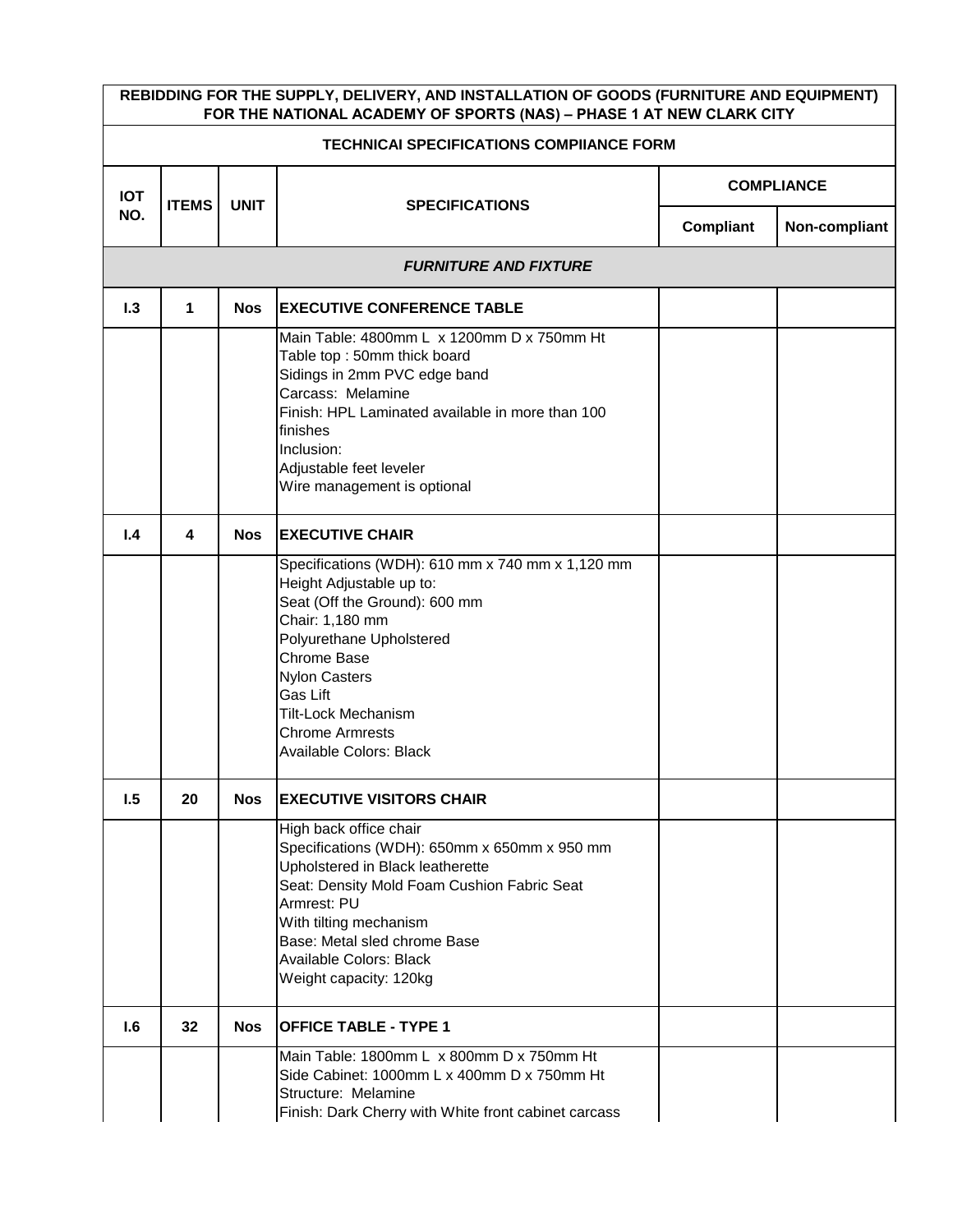|                                                 | REBIDDING FOR THE SUPPLY, DELIVERY, AND INSTALLATION OF GOODS (FURNITURE AND EQUIPMENT)<br>FOR THE NATIONAL ACADEMY OF SPORTS (NAS) - PHASE 1 AT NEW CLARK CITY |             |                                                                                                                                                                                                                                                                                                                                                                                                                                                          |           |                   |  |  |  |
|-------------------------------------------------|-----------------------------------------------------------------------------------------------------------------------------------------------------------------|-------------|----------------------------------------------------------------------------------------------------------------------------------------------------------------------------------------------------------------------------------------------------------------------------------------------------------------------------------------------------------------------------------------------------------------------------------------------------------|-----------|-------------------|--|--|--|
| <b>TECHNICAI SPECIFICATIONS COMPIIANCE FORM</b> |                                                                                                                                                                 |             |                                                                                                                                                                                                                                                                                                                                                                                                                                                          |           |                   |  |  |  |
| <b>IOT</b>                                      | <b>ITEMS</b>                                                                                                                                                    |             |                                                                                                                                                                                                                                                                                                                                                                                                                                                          |           | <b>COMPLIANCE</b> |  |  |  |
| NO.                                             |                                                                                                                                                                 | <b>UNIT</b> | <b>SPECIFICATIONS</b>                                                                                                                                                                                                                                                                                                                                                                                                                                    | Compliant | Non-compliant     |  |  |  |
|                                                 |                                                                                                                                                                 |             | <b>FURNITURE AND FIXTURE</b>                                                                                                                                                                                                                                                                                                                                                                                                                             |           |                   |  |  |  |
|                                                 |                                                                                                                                                                 |             | Top +legs: 25mm thick board<br>Side cabinet carcass in 18mm thick melamine board<br>Sidings in 2mm PVC edge band<br>3 Drawers: 45cm L x 45cm D x 60cm H<br>3 drawer cabinet and 2 swing door cabinet 100cm W x<br>40cm D x 60cm H<br>Max Weight Capacity 80Kg<br>Features:<br>With built in 1 wire management PVC grommet<br>Aluminum Bar type handles<br><b>Metal Brackets</b><br>3 drawer cabinet in central lock mechanism<br>Adjustable feet leveler |           |                   |  |  |  |
| 1.7                                             | 60                                                                                                                                                              | <b>Nos</b>  | <b>OFFICE TABLE - TYPE 2</b>                                                                                                                                                                                                                                                                                                                                                                                                                             |           |                   |  |  |  |
|                                                 |                                                                                                                                                                 |             | Main Table: 1500mm L x 600mm D x 750mm Ht<br>Table top and legs: 25mm thick board<br>Cabinet carcass: 18mm thick board<br>Sidings in 2mm PVC edge band<br>Carcass: Melamine<br>Finish: MFC Laminated available in 9 finishes<br>Inclusion:<br>With 1 PVC grommet for wire way<br>Adjustable feet leveler                                                                                                                                                 |           |                   |  |  |  |
| 1.8                                             | 32                                                                                                                                                              | <b>Nos</b>  | <b>OFFICE CHAIR - TYPE 1</b>                                                                                                                                                                                                                                                                                                                                                                                                                             |           |                   |  |  |  |
|                                                 |                                                                                                                                                                 |             | Specifications (WDH): 750 mm x 650 mm x 1,040 mm<br>Polyurethane Upholstered<br>Nylon Base<br><b>Polyurethane Casters</b><br>Gas Lift<br><b>Tilt-Lock Mechanism</b><br>Padded Polyurethane Armrests<br>Available Colors: Black                                                                                                                                                                                                                           |           |                   |  |  |  |
| 1.9                                             | 60                                                                                                                                                              | <b>Nos</b>  | <b>OFFICE CHAIR - TYPE 2</b>                                                                                                                                                                                                                                                                                                                                                                                                                             |           |                   |  |  |  |
|                                                 |                                                                                                                                                                 |             | Mid back office chair<br>Specifications (WDH): 660mm x 660mm x 905 mm<br>Height Adjustable up to: 940 mm<br>Back Rest: PU Leather Finish<br>Seat: PU Leather Finish                                                                                                                                                                                                                                                                                      |           |                   |  |  |  |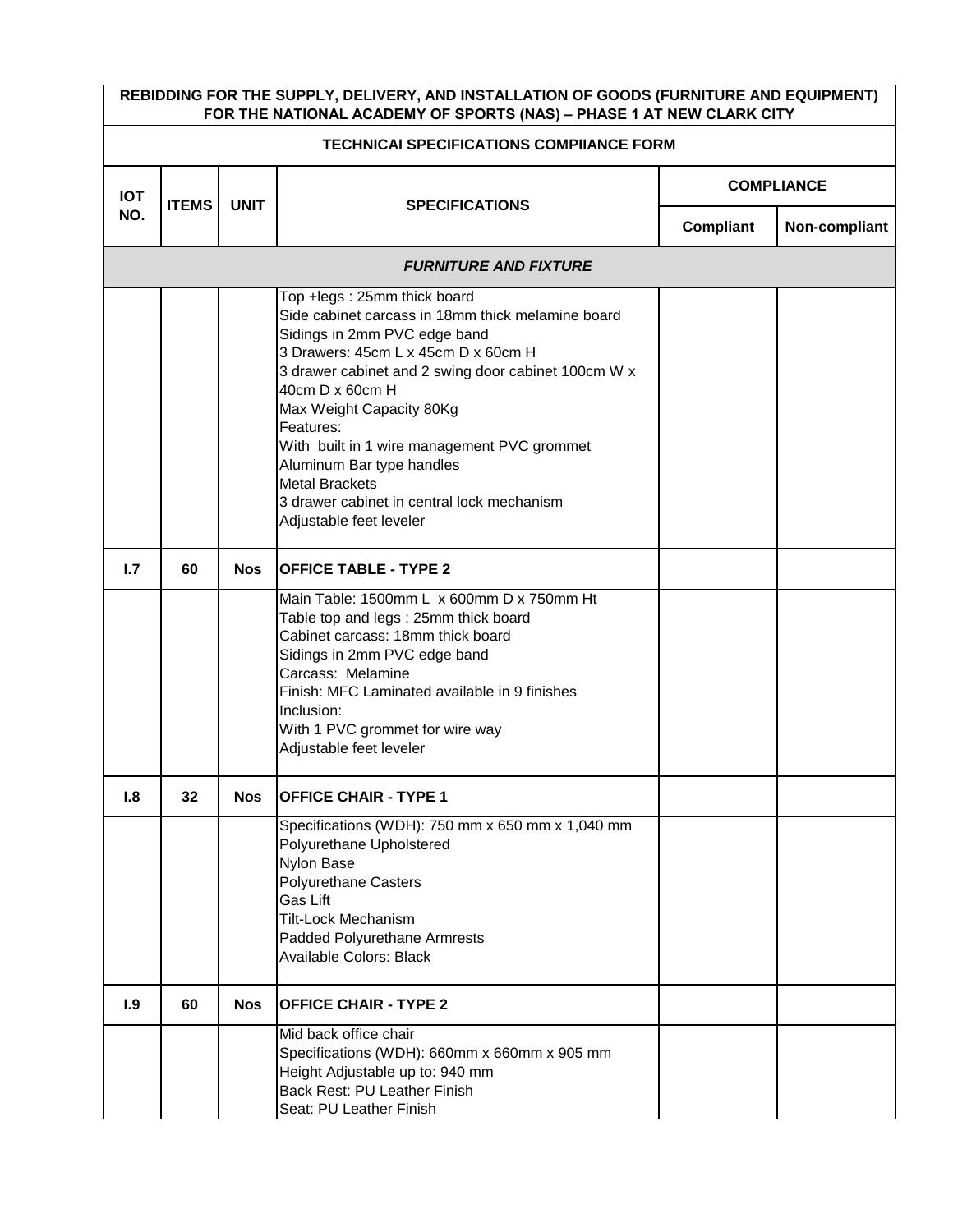|            | REBIDDING FOR THE SUPPLY, DELIVERY, AND INSTALLATION OF GOODS (FURNITURE AND EQUIPMENT)<br>FOR THE NATIONAL ACADEMY OF SPORTS (NAS) - PHASE 1 AT NEW CLARK CITY |             |                                                                                                                                                                                                                                                                                                                                                                                             |                   |               |  |  |  |  |
|------------|-----------------------------------------------------------------------------------------------------------------------------------------------------------------|-------------|---------------------------------------------------------------------------------------------------------------------------------------------------------------------------------------------------------------------------------------------------------------------------------------------------------------------------------------------------------------------------------------------|-------------------|---------------|--|--|--|--|
|            | <b>TECHNICAI SPECIFICATIONS COMPIIANCE FORM</b>                                                                                                                 |             |                                                                                                                                                                                                                                                                                                                                                                                             |                   |               |  |  |  |  |
| <b>IOT</b> | <b>ITEMS</b>                                                                                                                                                    | <b>UNIT</b> | <b>SPECIFICATIONS</b>                                                                                                                                                                                                                                                                                                                                                                       | <b>COMPLIANCE</b> |               |  |  |  |  |
| NO.        |                                                                                                                                                                 |             |                                                                                                                                                                                                                                                                                                                                                                                             | Compliant         | Non-compliant |  |  |  |  |
|            |                                                                                                                                                                 |             | <b>FURNITURE AND FIXTURE</b>                                                                                                                                                                                                                                                                                                                                                                |                   |               |  |  |  |  |
|            |                                                                                                                                                                 |             | With tilting mechanism<br>Base: Steel Chrome Base<br>Casters: Floor-safe PU Casters<br>Available Colors: Black<br>Weight capacity: 120kg                                                                                                                                                                                                                                                    |                   |               |  |  |  |  |
| I.10       | 100                                                                                                                                                             | <b>Nos</b>  | <b>OFFICE CHAIR - TYPE 3</b>                                                                                                                                                                                                                                                                                                                                                                |                   |               |  |  |  |  |
|            |                                                                                                                                                                 |             | Mid back office chair<br>Specifications (WDH): 630mm x 567mm x 920mm<br>Height Adjustable up to: 950 mm<br>Back Rest: Mesh Fabric in Nylon Fiberglass Frame is<br>Seat: Density Mold Foam Cushion Fabric Seat<br>Armrest: PU Adjustable<br>With tilting mechanism<br>Base: Aluminum Star Base<br>Casters: Floor-safe PU Casters<br><b>Available Colors: Black</b><br>Weight capacity: 105kg |                   |               |  |  |  |  |
| 1.11       | 40                                                                                                                                                              | <b>Nos</b>  | <b>OFFICE VISITORS CHAIR</b>                                                                                                                                                                                                                                                                                                                                                                |                   |               |  |  |  |  |
|            |                                                                                                                                                                 |             | Dimension: 440 mm L x 575 mm W x 828 mm H<br>Mid Back Leather Finish Chair<br>Sled Legs in high quality steel Chrome Finish                                                                                                                                                                                                                                                                 |                   |               |  |  |  |  |
| 1.12       | 3                                                                                                                                                               | <b>Nos</b>  | <b>SOFA 3-SEATER (TYPE 1)</b>                                                                                                                                                                                                                                                                                                                                                               |                   |               |  |  |  |  |
|            |                                                                                                                                                                 |             | 2000mm L x 700mm D x 850mm Ht.<br>Customize: Fabric/ German leatherette fin.<br>Uratex foam with tufting at the back<br>Legs: Solid wood mahogany duco paint fin<br>Inclusive of 2 pillows in standard size 450mm D x 450mm<br>W<br><b>WARRANTY</b><br>Workmanship (body/ stitching) : 5 years<br>Fabric: 1 year                                                                            |                   |               |  |  |  |  |
| 1.13       | 5                                                                                                                                                               | <b>Nos</b>  | <b>SOFA SINGLE-SEATER (TYPE 1)</b>                                                                                                                                                                                                                                                                                                                                                          |                   |               |  |  |  |  |
|            |                                                                                                                                                                 |             | 600mm L x 650mm D x 800mm Ht.<br>Customize: Fabric/ German leatherette fin.<br>Uratex foam with tufting at the back<br>Legs: Solid wood mahogany duco paint fin                                                                                                                                                                                                                             |                   |               |  |  |  |  |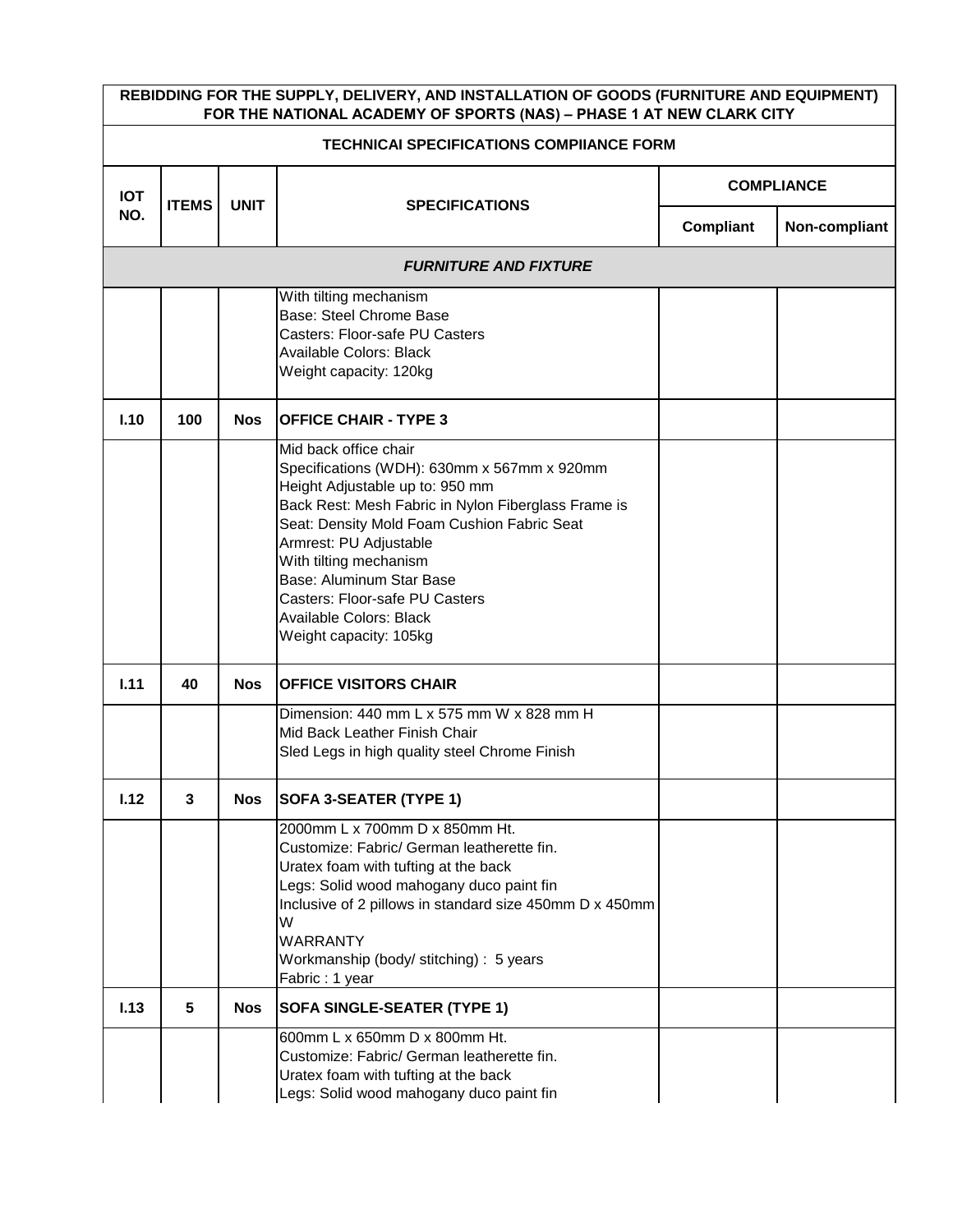|            | REBIDDING FOR THE SUPPLY, DELIVERY, AND INSTALLATION OF GOODS (FURNITURE AND EQUIPMENT)<br>FOR THE NATIONAL ACADEMY OF SPORTS (NAS) - PHASE 1 AT NEW CLARK CITY |             |                                                                                                                                                                                                                                                                                                                  |           |                   |  |  |  |  |
|------------|-----------------------------------------------------------------------------------------------------------------------------------------------------------------|-------------|------------------------------------------------------------------------------------------------------------------------------------------------------------------------------------------------------------------------------------------------------------------------------------------------------------------|-----------|-------------------|--|--|--|--|
|            | <b>TECHNICAI SPECIFICATIONS COMPIIANCE FORM</b>                                                                                                                 |             |                                                                                                                                                                                                                                                                                                                  |           |                   |  |  |  |  |
| <b>IOT</b> | <b>ITEMS</b>                                                                                                                                                    | <b>UNIT</b> | <b>SPECIFICATIONS</b>                                                                                                                                                                                                                                                                                            |           | <b>COMPLIANCE</b> |  |  |  |  |
| NO.        |                                                                                                                                                                 |             |                                                                                                                                                                                                                                                                                                                  | Compliant | Non-compliant     |  |  |  |  |
|            |                                                                                                                                                                 |             | <b>FURNITURE AND FIXTURE</b>                                                                                                                                                                                                                                                                                     |           |                   |  |  |  |  |
|            |                                                                                                                                                                 |             | Inclusive of 1 pillows in standard size 450mm D x 450mm<br>W                                                                                                                                                                                                                                                     |           |                   |  |  |  |  |
|            |                                                                                                                                                                 |             | <b>WARRANTY</b><br>Workmanship (body/ stitching) : 5 years<br>Fabric: 1 year                                                                                                                                                                                                                                     |           |                   |  |  |  |  |
| 1.14       | 6                                                                                                                                                               | <b>Nos</b>  | SOFA 3-SEATER (TYPE 2)                                                                                                                                                                                                                                                                                           |           |                   |  |  |  |  |
|            |                                                                                                                                                                 |             | 2000mm L x 700mm D x 850mm Ht.<br>Customize: Fabric/ German leatherette fin.<br>Uratex foam with tufting at the back<br>Legs: Solid wood mahogany duco paint fin<br>Inclusive of 2 pillows in standard size 450mm D x 450mm<br>W<br><b>WARRANTY</b><br>Workmanship (body/ stitching) : 5 years<br>Fabric: 1 year |           |                   |  |  |  |  |
| 1.15       | 4                                                                                                                                                               | <b>Nos</b>  | <b>CENTER TABLE</b>                                                                                                                                                                                                                                                                                              |           |                   |  |  |  |  |
|            |                                                                                                                                                                 |             | Table top: 10mm thick tempered tinted glass in polished<br>edge<br>Carcass: 25mm Melamine<br>Finish: HPL Laminated available in 100 plus finishes<br>Inclusion:<br>Adjustable feet leveler                                                                                                                       |           |                   |  |  |  |  |
| 1.16       | 8                                                                                                                                                               | <b>Nos</b>  | <b>SIDE TABLE</b>                                                                                                                                                                                                                                                                                                |           |                   |  |  |  |  |
|            |                                                                                                                                                                 |             | Table top: 10mm thick tempered tinted glass in polished<br>edge<br>Carcass: 25mm Melamine<br>Finish: HPL Laminated available in 100 plus finishes<br>Inclusion:<br>Adjustable feet leveler                                                                                                                       |           |                   |  |  |  |  |
| 1.17       | 11                                                                                                                                                              | <b>Nos</b>  | <b>IMEETING TABLE - RECTANGULAR</b>                                                                                                                                                                                                                                                                              |           |                   |  |  |  |  |
|            |                                                                                                                                                                 |             | Main Table: 2400mm L x 1200mm D x 750mm Ht<br>Table top: 25mm thick board<br>Sidings in 2mm PVC edge band<br>Carcass: Melamine<br>Finish: HPL Laminated available in more than 100<br>finishes                                                                                                                   |           |                   |  |  |  |  |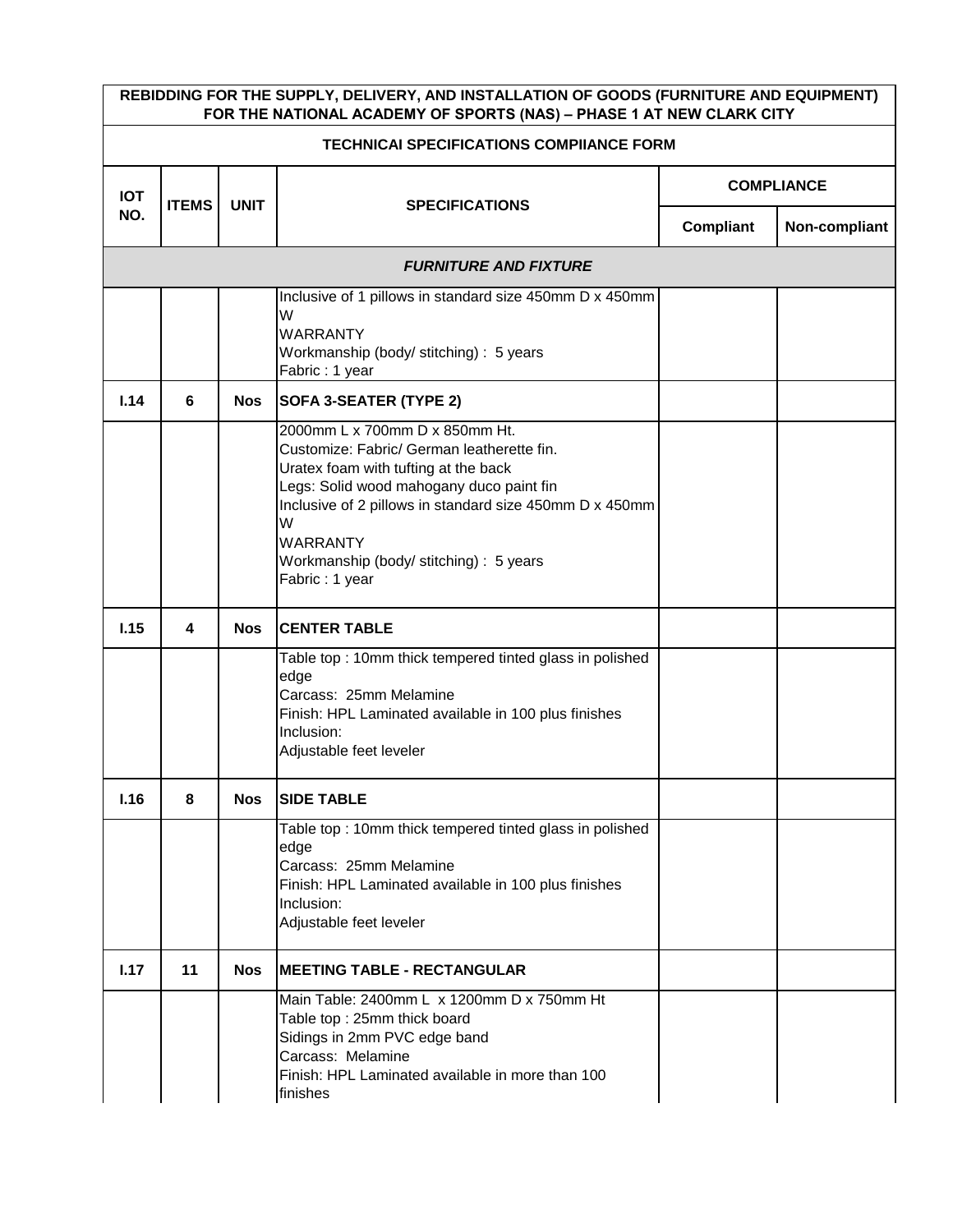|            | REBIDDING FOR THE SUPPLY, DELIVERY, AND INSTALLATION OF GOODS (FURNITURE AND EQUIPMENT)<br>FOR THE NATIONAL ACADEMY OF SPORTS (NAS) - PHASE 1 AT NEW CLARK CITY |                                      |                                                                                                                                                                                                                                                                                                                                             |                   |               |  |  |  |
|------------|-----------------------------------------------------------------------------------------------------------------------------------------------------------------|--------------------------------------|---------------------------------------------------------------------------------------------------------------------------------------------------------------------------------------------------------------------------------------------------------------------------------------------------------------------------------------------|-------------------|---------------|--|--|--|
|            | <b>TECHNICAI SPECIFICATIONS COMPIIANCE FORM</b>                                                                                                                 |                                      |                                                                                                                                                                                                                                                                                                                                             |                   |               |  |  |  |
| <b>IOT</b> | <b>ITEMS</b>                                                                                                                                                    |                                      |                                                                                                                                                                                                                                                                                                                                             | <b>COMPLIANCE</b> |               |  |  |  |
| NO.        |                                                                                                                                                                 | <b>UNIT</b><br><b>SPECIFICATIONS</b> |                                                                                                                                                                                                                                                                                                                                             | <b>Compliant</b>  | Non-compliant |  |  |  |
|            |                                                                                                                                                                 |                                      | <b>FURNITURE AND FIXTURE</b>                                                                                                                                                                                                                                                                                                                |                   |               |  |  |  |
|            |                                                                                                                                                                 |                                      | Metal legs: 2x2 metal steel in customized powder coated<br>finish<br>Inclusion:<br>Adjustable feet leveler<br>Wire management is optional                                                                                                                                                                                                   |                   |               |  |  |  |
| 1.18       | 12                                                                                                                                                              | <b>Nos</b>                           | <b>IMEETING TABLE - SQUARE</b>                                                                                                                                                                                                                                                                                                              |                   |               |  |  |  |
|            |                                                                                                                                                                 |                                      | Main Table: 1200mm L x 1200mm D x 750mm Ht<br>Table top: 25mm thick board<br>Sidings in 2mm PVC edge band<br>Carcass: Melamine<br>Finish: HPL Laminated available in more than 100<br>finishes<br>Metal legs: 2x2 metal steel in customized powder coated<br>finish<br>Inclusion:<br>Adjustable feet leveler<br>Wire management is optional |                   |               |  |  |  |
| 1.19       | 3                                                                                                                                                               | <b>Nos</b>                           | <b>IMEETING TABLE - ROUND</b>                                                                                                                                                                                                                                                                                                               |                   |               |  |  |  |
|            |                                                                                                                                                                 |                                      | Main Table: 1200mm D x 750mm Ht<br>Table top: 25mm thick board<br>Sidings in 2mm PVC edge band<br>Carcass: Melamine<br>Finish: HPL Laminated available in more than 100<br>finishes<br>Metal legs: 1x3 metal steel in customized powder coated<br>finish<br>Inclusion:<br>Adjustable feet leveler<br>Wire management is optional            |                   |               |  |  |  |
|            |                                                                                                                                                                 |                                      | <b>FOLDING TABLE</b>                                                                                                                                                                                                                                                                                                                        |                   |               |  |  |  |
| 1.20       | 4                                                                                                                                                               | <b>Nos</b>                           | TYPE 1: 1200mm L x 400mm D x 750mm Ht.                                                                                                                                                                                                                                                                                                      |                   |               |  |  |  |
| 1.21       | $\mathbf{2}$                                                                                                                                                    | <b>Nos</b>                           | TYPE 2: 1600mm L x 400mm D x 750mm Ht.                                                                                                                                                                                                                                                                                                      |                   |               |  |  |  |
| 1.22       | $\mathbf{2}$                                                                                                                                                    | <b>Nos</b>                           | TYPE 3: 1800mm L x 400mm D x 750mm Ht.                                                                                                                                                                                                                                                                                                      |                   |               |  |  |  |
|            |                                                                                                                                                                 |                                      | Structure: Melamine                                                                                                                                                                                                                                                                                                                         |                   |               |  |  |  |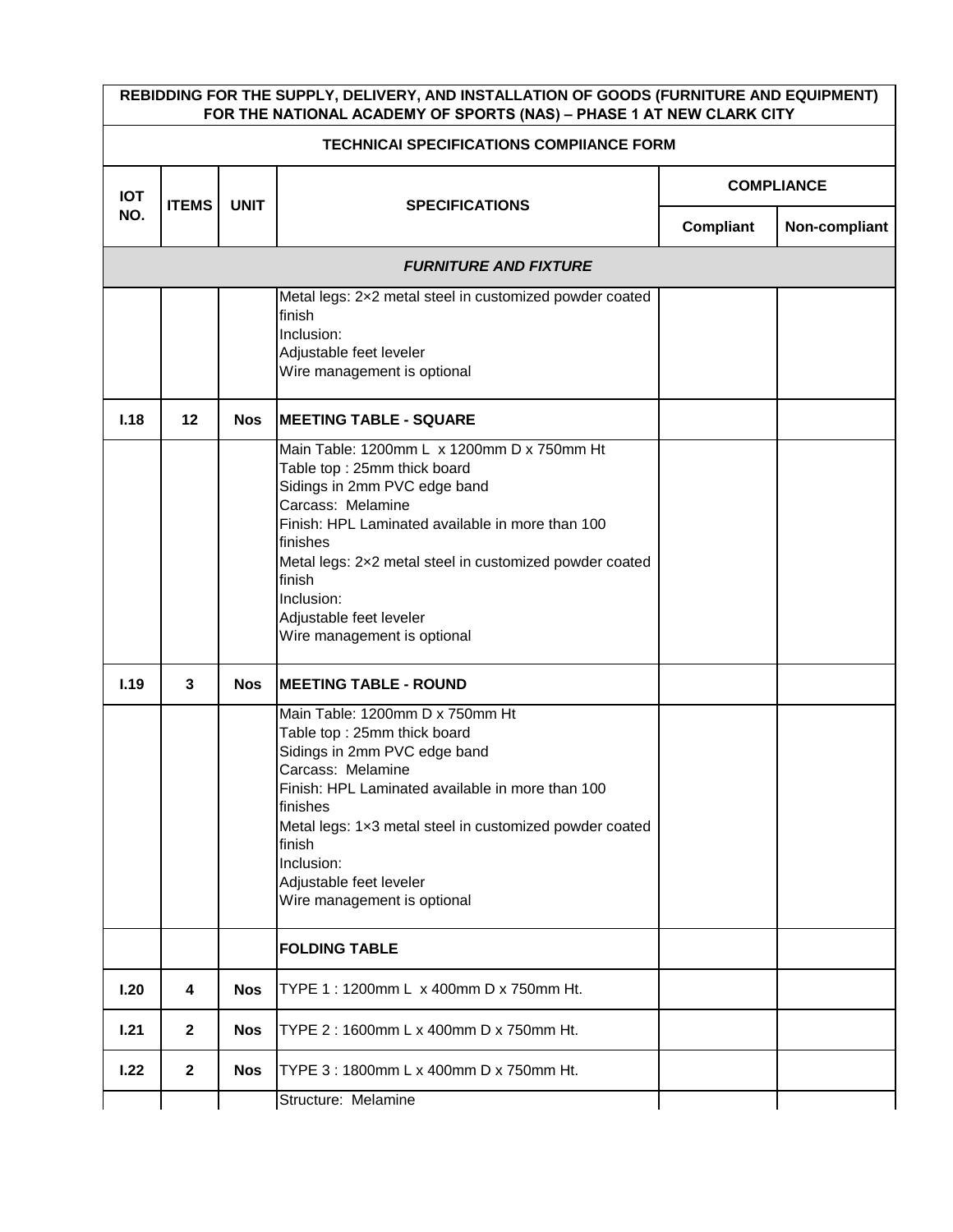|            | REBIDDING FOR THE SUPPLY, DELIVERY, AND INSTALLATION OF GOODS (FURNITURE AND EQUIPMENT)<br>FOR THE NATIONAL ACADEMY OF SPORTS (NAS) - PHASE 1 AT NEW CLARK CITY |             |                                                                                                                                                                                                                                                                                                                                                                                                                                                                                |           |                   |  |  |  |  |
|------------|-----------------------------------------------------------------------------------------------------------------------------------------------------------------|-------------|--------------------------------------------------------------------------------------------------------------------------------------------------------------------------------------------------------------------------------------------------------------------------------------------------------------------------------------------------------------------------------------------------------------------------------------------------------------------------------|-----------|-------------------|--|--|--|--|
|            | <b>TECHNICAI SPECIFICATIONS COMPIIANCE FORM</b>                                                                                                                 |             |                                                                                                                                                                                                                                                                                                                                                                                                                                                                                |           |                   |  |  |  |  |
| <b>IOT</b> | <b>ITEMS</b>                                                                                                                                                    | <b>UNIT</b> | <b>SPECIFICATIONS</b>                                                                                                                                                                                                                                                                                                                                                                                                                                                          |           | <b>COMPLIANCE</b> |  |  |  |  |
| NO.        |                                                                                                                                                                 |             |                                                                                                                                                                                                                                                                                                                                                                                                                                                                                | Compliant | Non-compliant     |  |  |  |  |
|            |                                                                                                                                                                 |             | <b>FURNITURE AND FIXTURE</b>                                                                                                                                                                                                                                                                                                                                                                                                                                                   |           |                   |  |  |  |  |
|            |                                                                                                                                                                 |             | Finish: MFC Laminated available in White/ Light grey<br>finish only<br>Top: 25mm thick board<br>Legs: Metal legs in 2mm thick in black powder coated<br>finish<br>With caster wheel<br>Sidings in 2mm PVC edge band<br>Max Weight Capacity 40Kg                                                                                                                                                                                                                                |           |                   |  |  |  |  |
| 1.23       | 24                                                                                                                                                              | <b>Nos</b>  | <b>FACULTY WORKSTATION DESK</b>                                                                                                                                                                                                                                                                                                                                                                                                                                                |           |                   |  |  |  |  |
|            |                                                                                                                                                                 |             | Size for 1 pax:<br>Main table: 1500mm L x 600mm D x 750mm Ht; Side<br>table: 1200mm L x 450mm D x 750mm Ht<br>Specifications:<br>Structure: Melamine<br>Finish: MFC Laminated available in 9 finishes<br>Top: 25mm thick board<br>Legs: Metal steel 1x3 in customized powder coated finish<br>Sidings in 2mm PVC edge band<br>Features:<br>With built in grommet wire management for each staff<br><b>Metal Brackets</b><br>Adjustable feet leveler                            |           |                   |  |  |  |  |
| 1.24       | 100                                                                                                                                                             | Nos         | <b>STUDENT LOCKER CABINET</b>                                                                                                                                                                                                                                                                                                                                                                                                                                                  |           |                   |  |  |  |  |
|            |                                                                                                                                                                 |             | 6 Doors Metal Locker Cabinet (2 tune)<br><b>Built-In Steel Handles</b><br><b>Built-In Cardholders</b><br>Louvers per Door<br>Padlock Hasps per Door<br>Hanger Rod and Shoe Rack<br>Dimensions: 72" H x 36" W x 18" D<br>Opening: 31-1/2" H x 10" W<br>Color: Beige / Gray<br>Finish: Powder Coated (Plain)<br>Thickness: 0.6 / 0.7<br>Option (s): Individual Lock / Individual Combination Lock /<br>Multi-colored Doors<br><b>WARRANTY:</b><br>Rust proofed material: 5 years |           |                   |  |  |  |  |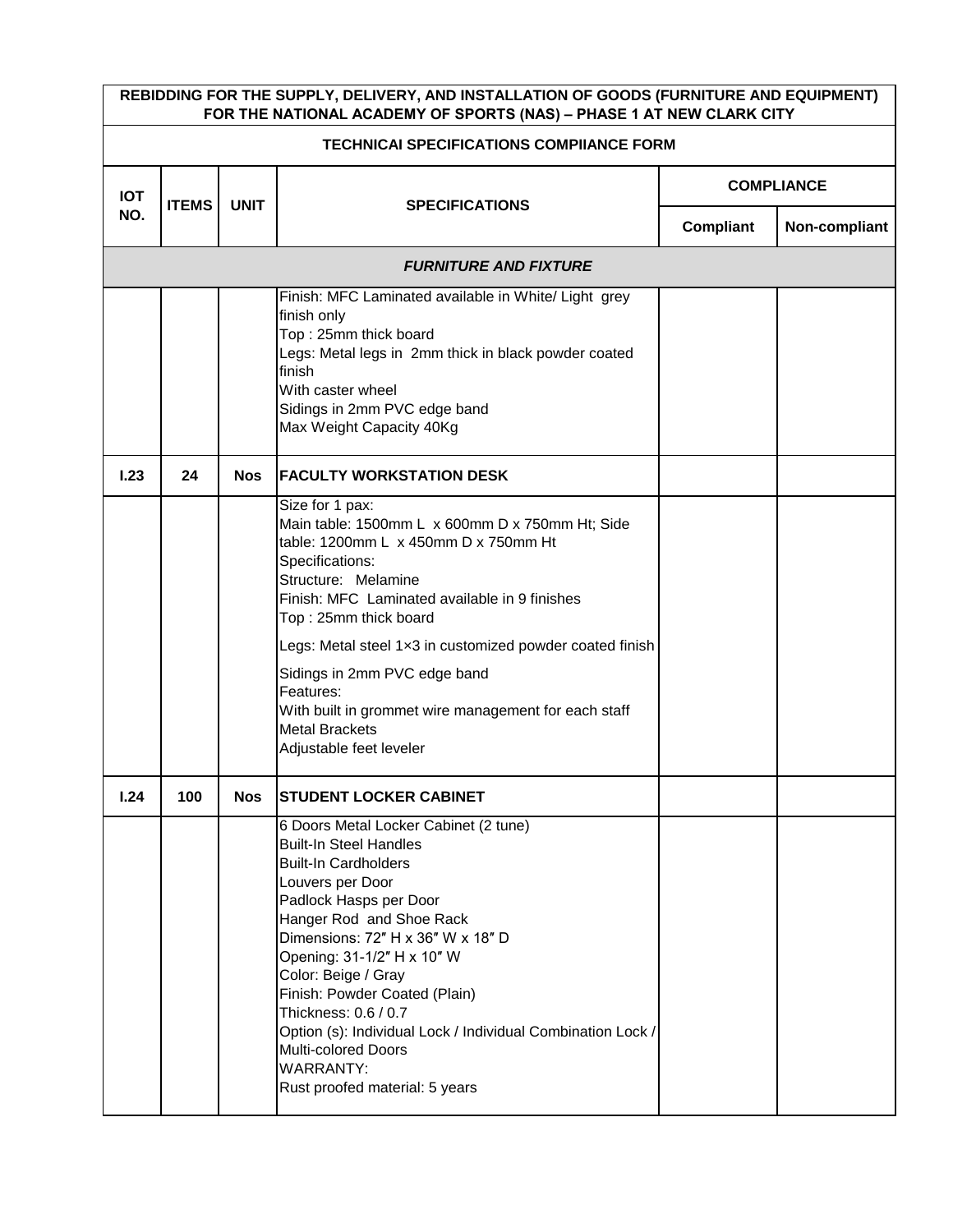|                   | REBIDDING FOR THE SUPPLY, DELIVERY, AND INSTALLATION OF GOODS (FURNITURE AND EQUIPMENT)<br>FOR THE NATIONAL ACADEMY OF SPORTS (NAS) - PHASE 1 AT NEW CLARK CITY |             |                                                                                                                                                                                                                                                                                                                                                                                                                                                               |                   |               |  |  |  |
|-------------------|-----------------------------------------------------------------------------------------------------------------------------------------------------------------|-------------|---------------------------------------------------------------------------------------------------------------------------------------------------------------------------------------------------------------------------------------------------------------------------------------------------------------------------------------------------------------------------------------------------------------------------------------------------------------|-------------------|---------------|--|--|--|
|                   | <b>TECHNICAI SPECIFICATIONS COMPIIANCE FORM</b>                                                                                                                 |             |                                                                                                                                                                                                                                                                                                                                                                                                                                                               |                   |               |  |  |  |
| <b>IOT</b>        |                                                                                                                                                                 | <b>UNIT</b> | <b>SPECIFICATIONS</b>                                                                                                                                                                                                                                                                                                                                                                                                                                         | <b>COMPLIANCE</b> |               |  |  |  |
| NO.               | <b>ITEMS</b>                                                                                                                                                    |             |                                                                                                                                                                                                                                                                                                                                                                                                                                                               | Compliant         | Non-compliant |  |  |  |
|                   |                                                                                                                                                                 |             | <b>FURNITURE AND FIXTURE</b>                                                                                                                                                                                                                                                                                                                                                                                                                                  |                   |               |  |  |  |
| 1.25              | 30                                                                                                                                                              | <b>Nos</b>  | <b>STEEL FILING CABINET</b>                                                                                                                                                                                                                                                                                                                                                                                                                                   |                   |               |  |  |  |
|                   |                                                                                                                                                                 |             | STEEL FILING CABINET - LATERAL (4S)<br>4 Drawers with Lock<br>Full Extension Ball Bearing Drawer Slides<br>Provision for Vertical and Horizontal Filing<br>1 Vertical Steel Divider per Drawer<br>Dimensions: 52" H x 33-1/8" W x 18" D<br>Color: Beige / Gray / Light Gray<br>Finish: Powder Coated (Plain)<br>Thickness: 0.7<br>Option (s): Double Rail / Combination Lock / Multi-colored<br>Handles<br><b>WARRANTY:</b><br>Rust proofed material: 5 years |                   |               |  |  |  |
| 1.26              | 20                                                                                                                                                              | <b>Nos</b>  | <b>LOW HEIGHT SHELVING CABINET - CLOSED</b>                                                                                                                                                                                                                                                                                                                                                                                                                   |                   |               |  |  |  |
|                   |                                                                                                                                                                 |             | Dimension: 1400mm L x 500mm D x 1000mm H<br>Material: MDF<br>Color: Wenge or Cherry or Old Rose                                                                                                                                                                                                                                                                                                                                                               |                   |               |  |  |  |
| 1.27              | 20                                                                                                                                                              | <b>Nos</b>  | LOW HEIGHT SHELVING CABINET - OPEN                                                                                                                                                                                                                                                                                                                                                                                                                            |                   |               |  |  |  |
|                   |                                                                                                                                                                 |             | Dimension: 1400mm L x 500mm D x 1000mm H<br>Material: MDF<br>Color: Wenge or Cherry or Old Rose                                                                                                                                                                                                                                                                                                                                                               |                   |               |  |  |  |
| 1.28              | 10                                                                                                                                                              | <b>Nos</b>  | PRINTER CABINET WITH OPEN SHELVINGS                                                                                                                                                                                                                                                                                                                                                                                                                           |                   |               |  |  |  |
|                   |                                                                                                                                                                 |             | Dimension: 1200mm L x 600mm D x 1000mm H<br>Material: MDF<br>Color: Wenge or Cherry or Old Rose                                                                                                                                                                                                                                                                                                                                                               |                   |               |  |  |  |
| <b>CLASSROOMS</b> |                                                                                                                                                                 |             |                                                                                                                                                                                                                                                                                                                                                                                                                                                               |                   |               |  |  |  |
| 1.29              | 400                                                                                                                                                             | <b>Nos</b>  | <b>COLLABORATIVE STUDENT DESK</b>                                                                                                                                                                                                                                                                                                                                                                                                                             |                   |               |  |  |  |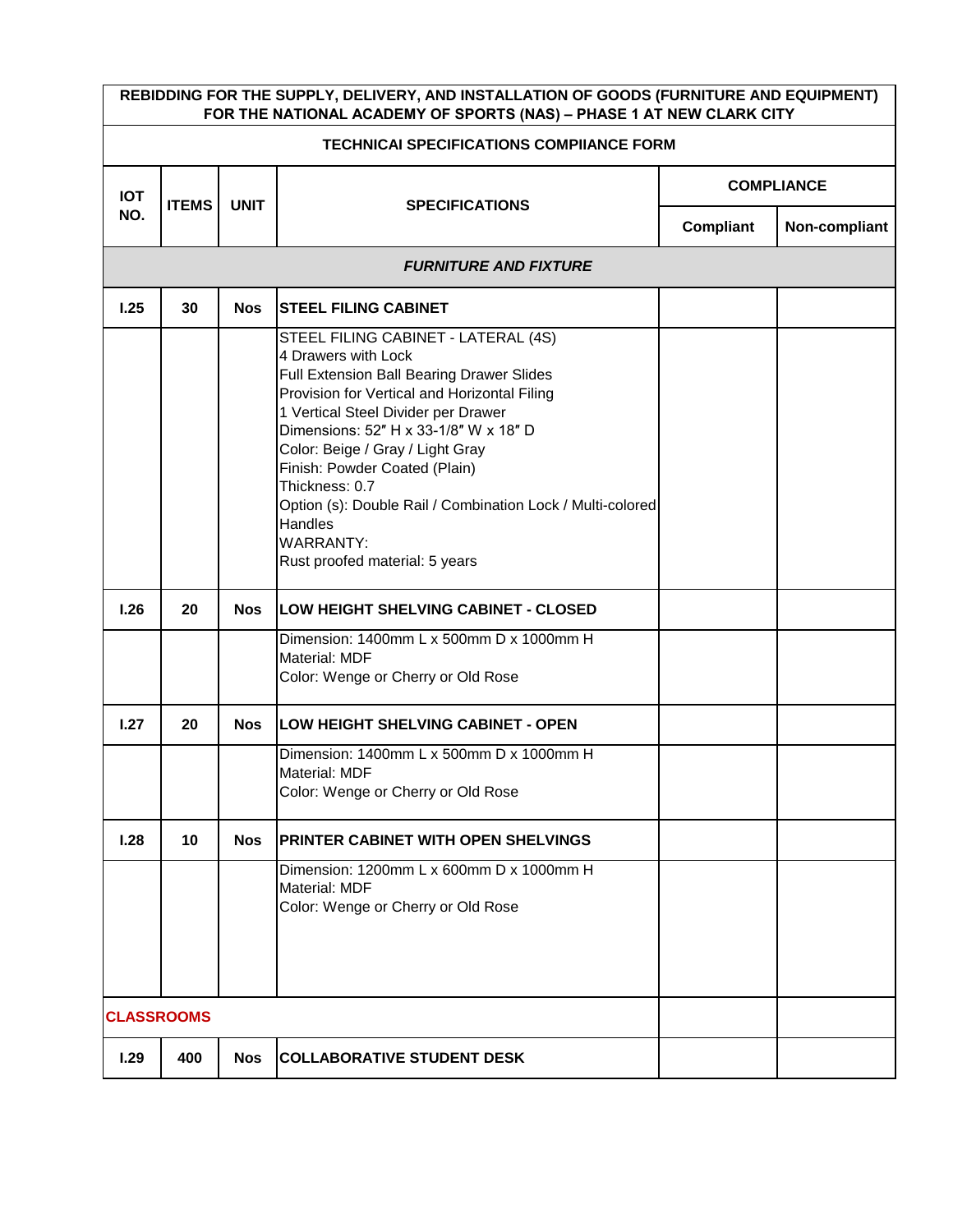|            | REBIDDING FOR THE SUPPLY, DELIVERY, AND INSTALLATION OF GOODS (FURNITURE AND EQUIPMENT)<br>FOR THE NATIONAL ACADEMY OF SPORTS (NAS) - PHASE 1 AT NEW CLARK CITY |             |                                                                                                                                                                                                                                                                                                                                                                                                                                                                                                                                                                                                                                                                                                                                                                                                                                                                                                                                               |                  |                   |  |  |  |  |
|------------|-----------------------------------------------------------------------------------------------------------------------------------------------------------------|-------------|-----------------------------------------------------------------------------------------------------------------------------------------------------------------------------------------------------------------------------------------------------------------------------------------------------------------------------------------------------------------------------------------------------------------------------------------------------------------------------------------------------------------------------------------------------------------------------------------------------------------------------------------------------------------------------------------------------------------------------------------------------------------------------------------------------------------------------------------------------------------------------------------------------------------------------------------------|------------------|-------------------|--|--|--|--|
|            | <b>TECHNICAI SPECIFICATIONS COMPIIANCE FORM</b>                                                                                                                 |             |                                                                                                                                                                                                                                                                                                                                                                                                                                                                                                                                                                                                                                                                                                                                                                                                                                                                                                                                               |                  |                   |  |  |  |  |
| <b>IOT</b> | <b>ITEMS</b>                                                                                                                                                    | <b>UNIT</b> | <b>SPECIFICATIONS</b>                                                                                                                                                                                                                                                                                                                                                                                                                                                                                                                                                                                                                                                                                                                                                                                                                                                                                                                         |                  | <b>COMPLIANCE</b> |  |  |  |  |
| NO.        |                                                                                                                                                                 |             |                                                                                                                                                                                                                                                                                                                                                                                                                                                                                                                                                                                                                                                                                                                                                                                                                                                                                                                                               | <b>Compliant</b> | Non-compliant     |  |  |  |  |
|            |                                                                                                                                                                 |             | <b>FURNITURE AND FIXTURE</b>                                                                                                                                                                                                                                                                                                                                                                                                                                                                                                                                                                                                                                                                                                                                                                                                                                                                                                                  |                  |                   |  |  |  |  |
|            |                                                                                                                                                                 |             | Featuring 1.0" thick top are available in high pressure<br>laminate or white melamine face with MDF and soft PU<br>injection edge, dry erase high pressure laminate top.<br>Trapezoid student desk are available for a 6 desk<br>grouping (approx. 6' Circle)<br>16-gauge steel tube frame are available in 30" fixed<br>height<br>Size:700*500*780mm;<br>Hollow out metal book box with powder coating iron wire;<br>25 mm MDF Wood with laminated film or Curved<br>Plywood with laminated is optional for Desk Board;<br>Injected PU Edge, protect the student hurt from crashing<br>the desk;<br>Arched feet make more stable put on the floor, with non-<br>slip glide;<br>Pen groove involved.<br><b>WARRANTY:</b><br>DepEd School Furniture 8-Year Replacement<br>Program: Compliance With the Mandatory Neutral<br>School Desks Law, Readiness for Information<br>Technology Devices, and Flexibility to Address Social<br>Distancing |                  |                   |  |  |  |  |
| 1.30       | 400                                                                                                                                                             | <b>Nos</b>  | <b>STUDENT CHAIR</b>                                                                                                                                                                                                                                                                                                                                                                                                                                                                                                                                                                                                                                                                                                                                                                                                                                                                                                                          |                  |                   |  |  |  |  |
|            |                                                                                                                                                                 |             | Size: 380*400*460mm;<br>Frame: 1.2mm thick oval steel tube with pantone color<br>powder coating;<br>Original Blown PP chair seat and chair back, with micro<br>hole for breathable.<br><b>WARRANTY:</b><br>DepEd School Furniture 8-Year Replacement<br>Program: Compliance With the Mandatory Neutral<br>School Desks Law, Readiness for Information<br>Technology Devices, and Flexibility to Address Social<br>Distancing                                                                                                                                                                                                                                                                                                                                                                                                                                                                                                                  |                  |                   |  |  |  |  |
|            | <b>KITCHEN &amp; DINING HALL</b>                                                                                                                                |             |                                                                                                                                                                                                                                                                                                                                                                                                                                                                                                                                                                                                                                                                                                                                                                                                                                                                                                                                               |                  |                   |  |  |  |  |
| 1.31       | 80                                                                                                                                                              | <b>Nos</b>  | <b>IDINING TABLE SQUARE - OUTDOOR</b>                                                                                                                                                                                                                                                                                                                                                                                                                                                                                                                                                                                                                                                                                                                                                                                                                                                                                                         |                  |                   |  |  |  |  |
|            |                                                                                                                                                                 |             | <b>Material: Plastic</b><br>Color: White/ Natural                                                                                                                                                                                                                                                                                                                                                                                                                                                                                                                                                                                                                                                                                                                                                                                                                                                                                             |                  |                   |  |  |  |  |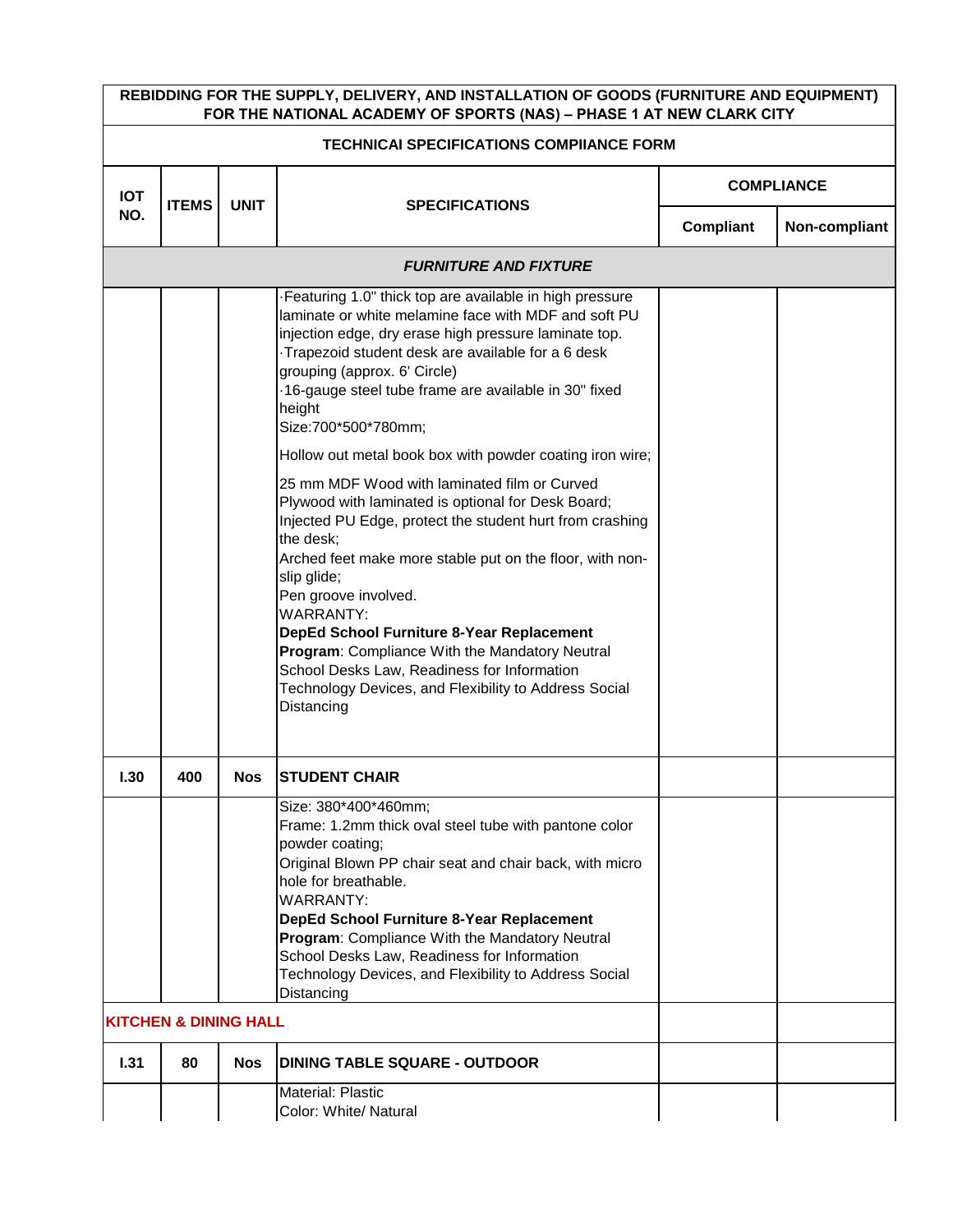|                                                 | REBIDDING FOR THE SUPPLY, DELIVERY, AND INSTALLATION OF GOODS (FURNITURE AND EQUIPMENT)<br>FOR THE NATIONAL ACADEMY OF SPORTS (NAS) - PHASE 1 AT NEW CLARK CITY |             |                                                                                                                                                           |                   |               |  |  |  |
|-------------------------------------------------|-----------------------------------------------------------------------------------------------------------------------------------------------------------------|-------------|-----------------------------------------------------------------------------------------------------------------------------------------------------------|-------------------|---------------|--|--|--|
| <b>TECHNICAI SPECIFICATIONS COMPIIANCE FORM</b> |                                                                                                                                                                 |             |                                                                                                                                                           |                   |               |  |  |  |
| <b>IOT</b>                                      | <b>ITEMS</b>                                                                                                                                                    | <b>UNIT</b> |                                                                                                                                                           | <b>COMPLIANCE</b> |               |  |  |  |
| NO.                                             |                                                                                                                                                                 |             | <b>SPECIFICATIONS</b>                                                                                                                                     | Compliant         | Non-compliant |  |  |  |
|                                                 |                                                                                                                                                                 |             | <b>FURNITURE AND FIXTURE</b>                                                                                                                              |                   |               |  |  |  |
|                                                 |                                                                                                                                                                 |             | Dimension: L30" x D30" x H29.15"<br><b>Foldable Metal Legs</b><br>With UV Protection<br>Warranty: 12 months                                               |                   |               |  |  |  |
| 1.32                                            | 250                                                                                                                                                             | <b>Nos</b>  | <b>DINING CHAIR-OUTDOOR</b>                                                                                                                               |                   |               |  |  |  |
|                                                 |                                                                                                                                                                 |             | Color: Black, Blue and Red<br>Dimension: H80cm x W45cm<br>Material: Plastic<br><b>Metal Legs</b><br>With UV Protection<br>Warranty: 12 months             |                   |               |  |  |  |
| 1.33                                            | 10                                                                                                                                                              | <b>Nos</b>  | <b>DINING TABLE SQUARE - INDOOR</b>                                                                                                                       |                   |               |  |  |  |
|                                                 |                                                                                                                                                                 |             | <b>Material: Plastic</b><br>Color: White/ Natural<br>Dimension: L30" x D30" x H29.15"<br>Foldable Metal Legs<br>With UV Protection<br>Warranty: 12 months |                   |               |  |  |  |
| 1.34                                            | 10                                                                                                                                                              | <b>Nos</b>  | <b>DINING TABLE RECTANGLE - INDOOR</b>                                                                                                                    |                   |               |  |  |  |
|                                                 |                                                                                                                                                                 |             | Material: Plastic<br>Color: White/ Natural<br>Dimension: L72" x D30" x H29.15"<br>Foldable Metal Legs<br>With UV Protection<br>Warranty: 12 months        |                   |               |  |  |  |
| 1.35                                            | 100                                                                                                                                                             | <b>Nos</b>  | <b>DINING CHAIR-INDOOR</b>                                                                                                                                |                   |               |  |  |  |
|                                                 |                                                                                                                                                                 |             | Color: Black, Blue and Red<br>Dimension: H80cm x W45cm<br><b>Material: Plastic</b><br><b>Metal Legs</b><br>With UV Protection<br>Warranty: 12 months      |                   |               |  |  |  |
| 1.36                                            | 6                                                                                                                                                               | <b>Nos</b>  | <b>KITCHEN CABINET</b>                                                                                                                                    |                   |               |  |  |  |
|                                                 |                                                                                                                                                                 |             | Dimension: Length varies x 600mm D x 1000mm H                                                                                                             |                   |               |  |  |  |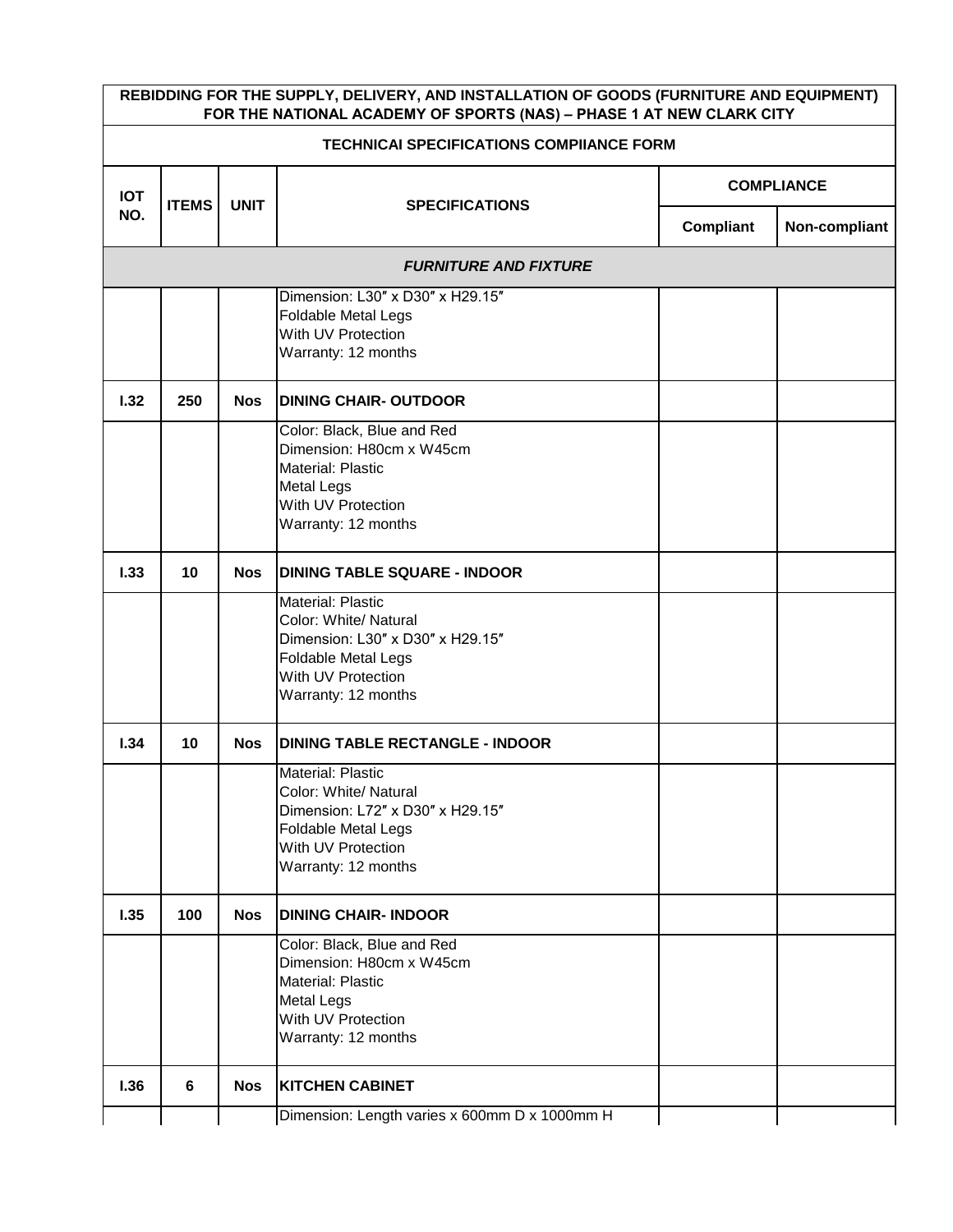|            | REBIDDING FOR THE SUPPLY, DELIVERY, AND INSTALLATION OF GOODS (FURNITURE AND EQUIPMENT)<br>FOR THE NATIONAL ACADEMY OF SPORTS (NAS) - PHASE 1 AT NEW CLARK CITY |             |                                                                                                                                                                                                                                                                                                                                                            |           |                   |  |  |  |
|------------|-----------------------------------------------------------------------------------------------------------------------------------------------------------------|-------------|------------------------------------------------------------------------------------------------------------------------------------------------------------------------------------------------------------------------------------------------------------------------------------------------------------------------------------------------------------|-----------|-------------------|--|--|--|
|            | <b>TECHNICAI SPECIFICATIONS COMPIIANCE FORM</b>                                                                                                                 |             |                                                                                                                                                                                                                                                                                                                                                            |           |                   |  |  |  |
| <b>IOT</b> | <b>ITEMS</b>                                                                                                                                                    | <b>UNIT</b> | <b>SPECIFICATIONS</b>                                                                                                                                                                                                                                                                                                                                      |           | <b>COMPLIANCE</b> |  |  |  |
| NO.        |                                                                                                                                                                 |             |                                                                                                                                                                                                                                                                                                                                                            | Compliant | Non-compliant     |  |  |  |
|            |                                                                                                                                                                 |             | <b>FURNITURE AND FIXTURE</b>                                                                                                                                                                                                                                                                                                                               |           |                   |  |  |  |
|            |                                                                                                                                                                 |             | Custom-made Solid Wood Sideboard Pine Locker<br>Kitchen Cupboard<br>Cabinet with 5-Door panels<br>with 5 wooden drawers<br>Material: MDF (moisture-resist)<br>Color: Wenge or Cherry or Old Rose                                                                                                                                                           |           |                   |  |  |  |
| 1.37       | 6                                                                                                                                                               | <b>Nos</b>  | <b>KITCHEN OVERHEAD CABINET</b>                                                                                                                                                                                                                                                                                                                            |           |                   |  |  |  |
|            |                                                                                                                                                                 |             | Dimension: Length varies x x 400mm D x 800mm H<br>Custom-made Solid Wood Kitchen Wall Cupboard<br>Wall Hanging Cabinet Wall-Mounted Storage<br>With open shelving below<br>4-door panels<br>Material: MDF (moisture-resist)<br>Color: Wenge or Cherry or Old Rose                                                                                          |           |                   |  |  |  |
| 1.38       | $\mathbf{2}$                                                                                                                                                    | Nos         | <b>Steel Cabinets - 10 drawers</b>                                                                                                                                                                                                                                                                                                                         |           |                   |  |  |  |
|            |                                                                                                                                                                 |             | 10 Drawers Cabinet<br>Structure: NON K/D Structure, 10 Drawers w/o Slide,<br>Inter Lock;<br>Materials: 0.5MM Cold Rolling Steel Plate.<br>Surface: Powder Coating,<br>Finish: Smooth,<br>Color: White & Dark Grey<br>Size: H93.8*W37.5*D46.2(cm)<br>Carton Size: 95.8*39.5*48.2(cm)<br>Weight: 30Kg.<br><b>WARRANTY:</b><br>Rust proofed material: 5 years |           |                   |  |  |  |
| 1.39       | $\overline{2}$                                                                                                                                                  | <b>Nos</b>  | <b>Steel Cabinets - 8 drawers</b>                                                                                                                                                                                                                                                                                                                          |           |                   |  |  |  |
|            |                                                                                                                                                                 |             | 8-Drawer Cabinet<br>Thickness: 0.6mm<br>Size: W28*D41*H109(CM)<br>Carton Size: 116*47*7(CM)<br>N.W.: 18.2Kgs.<br>G.W.: 20.2Kgs<br>With metal handle and movable wheels<br><b>WARRANTY:</b><br>Rust proofed material: 5 years                                                                                                                               |           |                   |  |  |  |